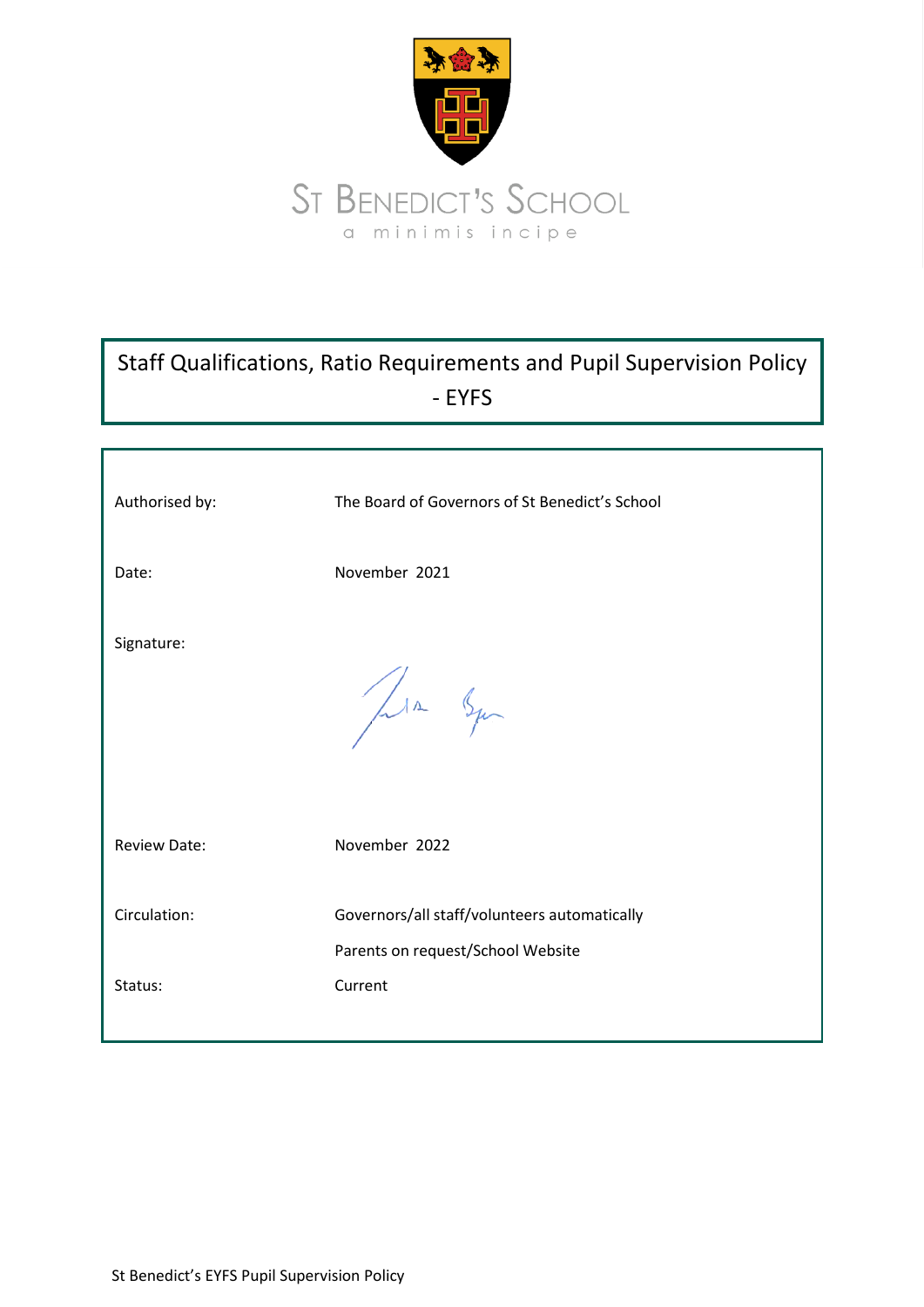## Contents

## **PAGE**

| $2^{\circ}$    |                                                                             |  |
|----------------|-----------------------------------------------------------------------------|--|
| $\mathbf{3}$   |                                                                             |  |
| $\overline{4}$ |                                                                             |  |
| 5              |                                                                             |  |
| 6              |                                                                             |  |
| 7 <sup>7</sup> | After School Care for Nursery and Pre-Prep 1 Pupils (3.30pm until 6.00pm) 5 |  |
| 8              |                                                                             |  |
| 9              |                                                                             |  |
| 10             |                                                                             |  |
|                |                                                                             |  |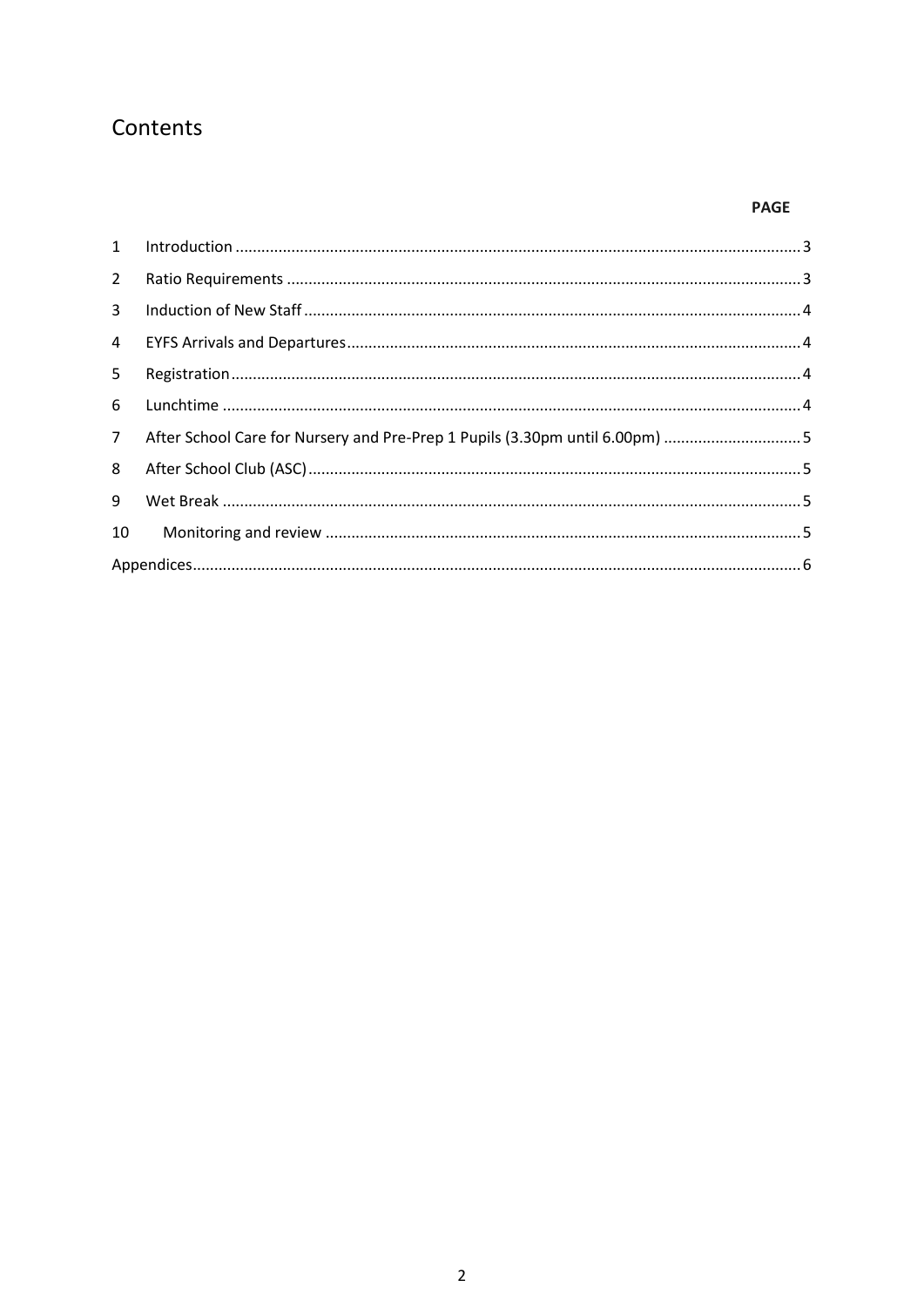#### <span id="page-2-0"></span>**1 Introduction**

This document provides information on the statutory requirements and non-statutory guidance on staffing ratios and details our provision for the supervision of children within the Early Years Foundation Stage (EYFS).

Supervised Duties are a vital part of our duty of care of children. They ensure a safe and secure environment in which learning can develop as well as supporting positive behaviour. All learning environments either indoors or out, must be covered daily by a teacher, nursery nurse, teaching assistant or dinner staff.

#### <span id="page-2-1"></span>**2 Ratio Requirements**

It is important to note that the ratio requirements set out in the EYFS statutory guidance represent the minimum numbers of staff that must be present with the children at any time. The EYFS statutory guidance document says that it may be necessary to exceed these minimum requirements in some circumstances, for example if a high proportion of the children in a group have special needs.

The ratios set out in the statutory guidance relate to staff time available to work directly with children. Sufficient suitable staff must be available to cover staff breaks, holidays, sickness and time spent with parents, in order to ensure that the ratio and qualification requirements are always met in relation to the staff working directly with the children. Additional staff may be required to undertake a range of other work, such as management tasks, prepare food, and maintain premises and equipment.

At least one person who has a current paediatric first aid (PFA) certificate must be on the premises and available at all times when children are present, and must accompany children on outings. List of Staff with current PFA certificate will be available to parents as necessary.

See:

Appendix A (Statutory requirement 2017) Appendix B (Qualifications for Staff Working in the EYFS Team 2020-2021)

For children aged three and over at any time in registered early years provision operating outside the hours of 8.00 am and 4.00 pm, and between the hours of 8.00 am and 4.00 pm when a person with Qualified Teacher Status, Early Years Professional Status or another full and relevant Level 6 qualification, is not working directly with the children*:* 

- There must be at least one member of staff for every eight children;
- At least one member of staff must hold a full and relevant level 3 qualification;
- At least half of all other staff must hold a full and relevant level 2 qualification.

Pre-Prep 1 - For children aged three and over in independent schools*,* where a person with Qualified Teacher Status, Early Years Professional Status or another full and relevant Level 6 qualification, an instructor, or a suitably qualified overseas trained teacher, is working directly with the children:

 For classes where the majority of children will reach the age of 5 or older within the School year, there must be at least one member of staff for every 30 children;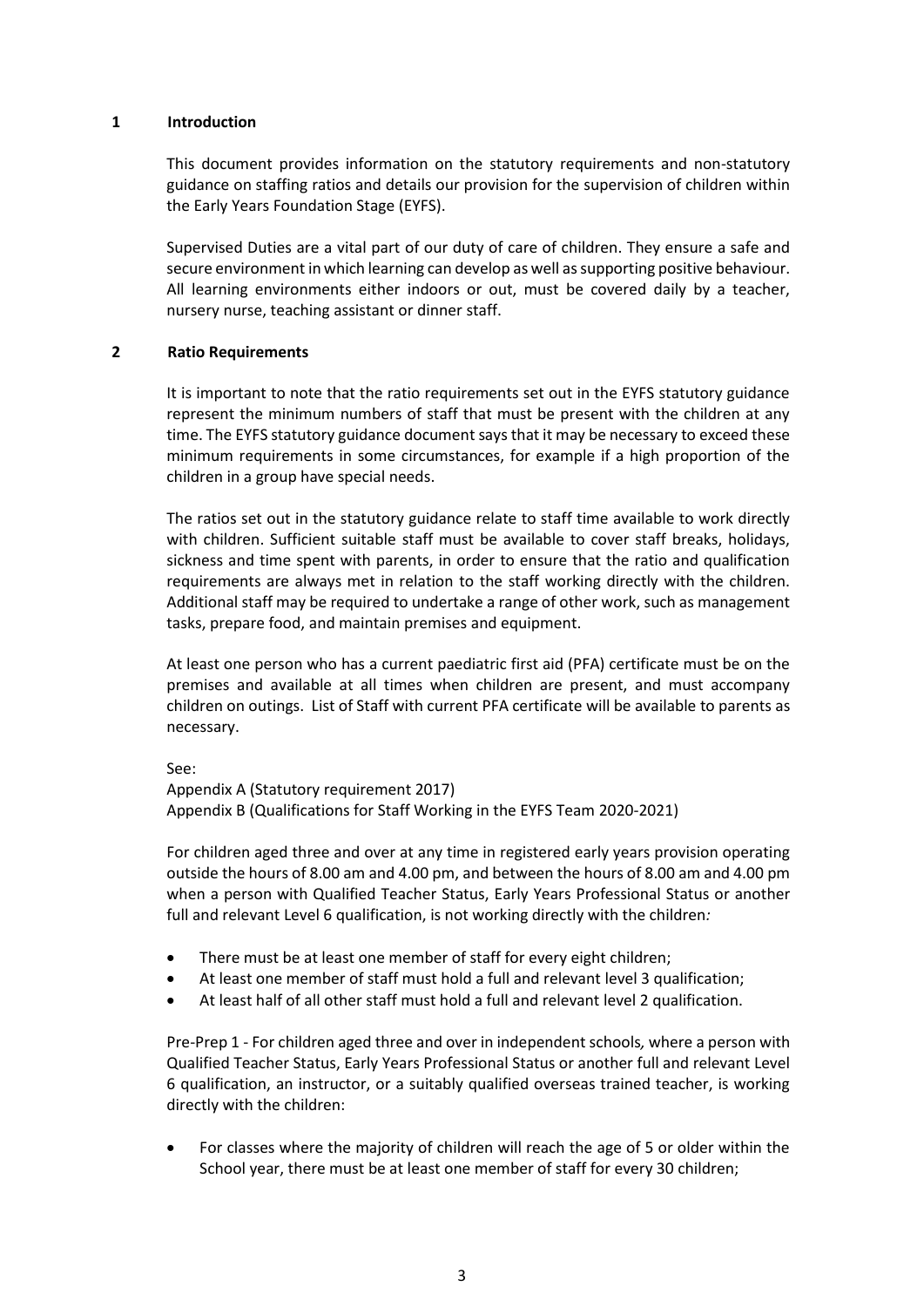- For all other classes there must be at least one member of staff for every 13 children; and
- At least one other member of staff must hold a full and relevant level 3 qualification.

For children aged three and over in independent schools*,* where there is no person with Qualified Teacher Status, Early Years Professional Status or another suitable Level 6 qualifications, no instructor, and no suitably qualified overseas trained teacher, working directly with the children:

- There must be at least one member of staff for every eight children;
- At least one member of staff must hold a full and relevant level 3 qualification; and
- At least half of all other staff must hold a full and relevant level 2 qualification.

#### <span id="page-3-0"></span>**3 Induction of New Staff**

All new members of staff required to carry out supervision duties will receive an induction into the school's expectations of appropriate systems and levels of active and engaged pupil supervision by the adults responsible.

All children operating within the EYFS will be supervised according to policies outlined in the EYFS Statutory Framework.

#### <span id="page-3-1"></span>**4 EYFS Arrivals and Departures**

Children may arrive at Nursery/ School from 8.00am and are expected to go home by 6.00pm. Children are not allowed on site without permission.

Staff will follow the correct adult/child ratio whenever they are in the Nursery/School. All staff members are expected to partake in the supervision of children as specified in the Playground Supervision Rota.

#### <span id="page-3-2"></span>**5 Registration**

Registration is taken twice daily in the Nursery and Pre-Prep 1. In Nursery, children are registered on SIMs at 9.00am and 1.00pm and a written record of arrival and departure times is also kept due to the varied arrival and departure times for Nursery pupils. In Pre-Prep 1, children are registered on SIMS at 8.40am and 1.00pm. This takes place immediately after the children arrive in class and after lunch break. Parents are responsible for notifying the Nursery/Pre-Prep 1 class if their child is absent for any reason. If children are not present in Pre-Prep 1 at registration without formal notification from a parent, the School Welfare officer will contact the parent via email, then telephone by 9.15am. Where children are absent from Nursery without notification, a member of the Nursery team will contact parents by 9.15am.

(Refer to whole SBJS and SBSS Attendance Policies)

#### <span id="page-3-3"></span>**6 Lunchtime**

Teachers, Teaching Assistants and Dinner Staff are responsible for the supervision of their classes, walking children to and from the dining room and during the dinner time.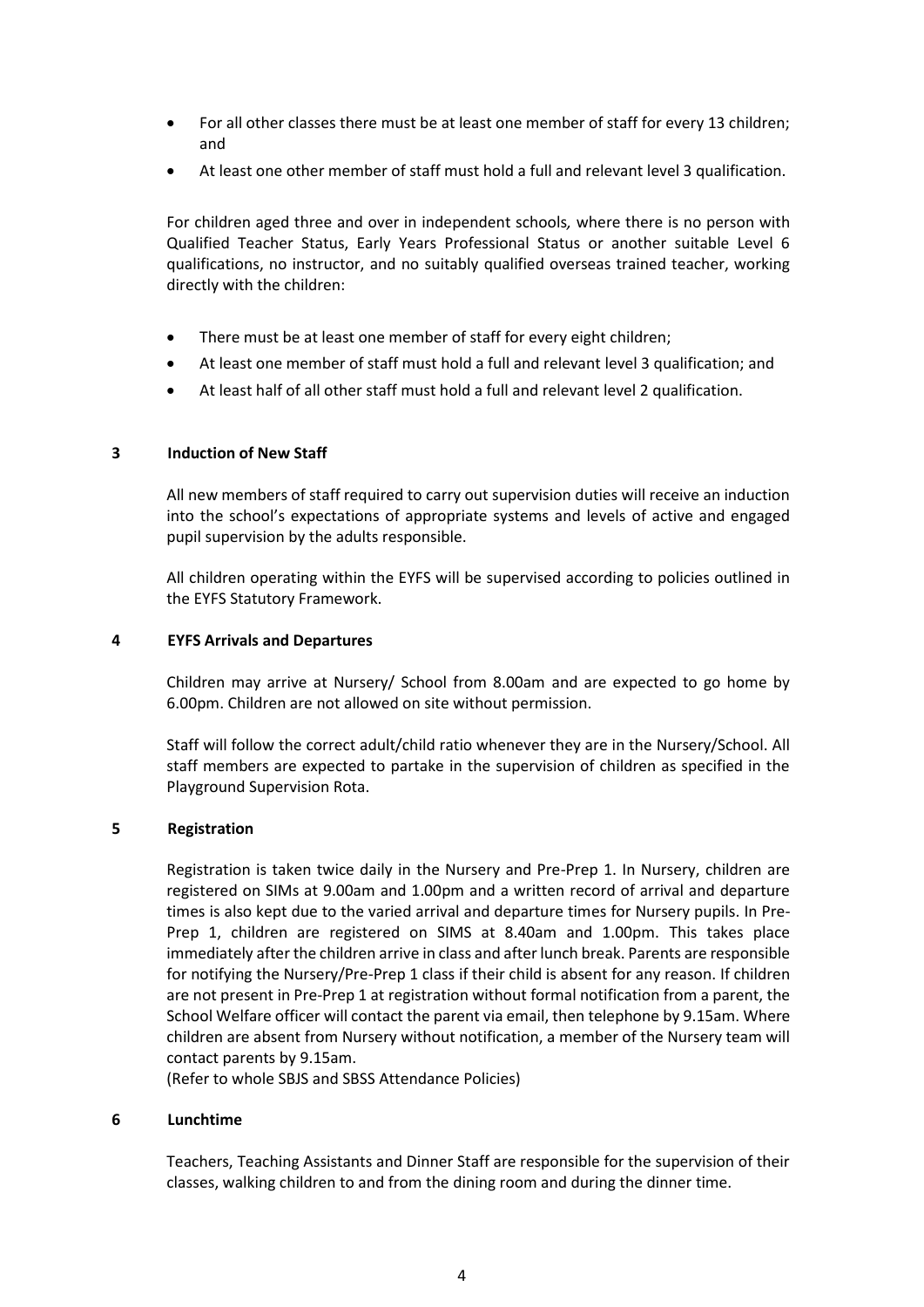#### <span id="page-4-0"></span>**7 After School Care for Nursery and Pre-Prep 1 Pupils (3.30pm until 6.00pm)**

In Nursery, there are a range of options available to parents for when children may be collected. These are encompassed within the hours of 8.00am until 6.00pm.

The school day ends at 3.30pm for Pre-Prep 1 pupils. Those children not collected by an adult are able to attend a hobby (when available) or attend After School Club.

#### <span id="page-4-1"></span>**8 After School Club (ASC)**

After School Club operates onsite and is supervised primarily by members of St Benedict's School staff. Age appropriate activities and snacks are provided.

Staff must only release children into the care of named parents. Consent forms are available for parents to sign, who wish to have other adults collect them.

#### <span id="page-4-2"></span>**9 Wet Break**

When wet break is announced, children will be supervised within their classrooms. Special activities will be offered to the children on these occasions. Children will be encouraged to go outdoors whenever possible and suitably clothed.

#### <span id="page-4-3"></span>**10 Monitoring and review**

Monitoring, which is part of assessment, is the responsibility of Mrs. Moira Edwards (Head of EYFS). The Junior School Headmaster and all staff working within EYFS are responsible for implementing this policy.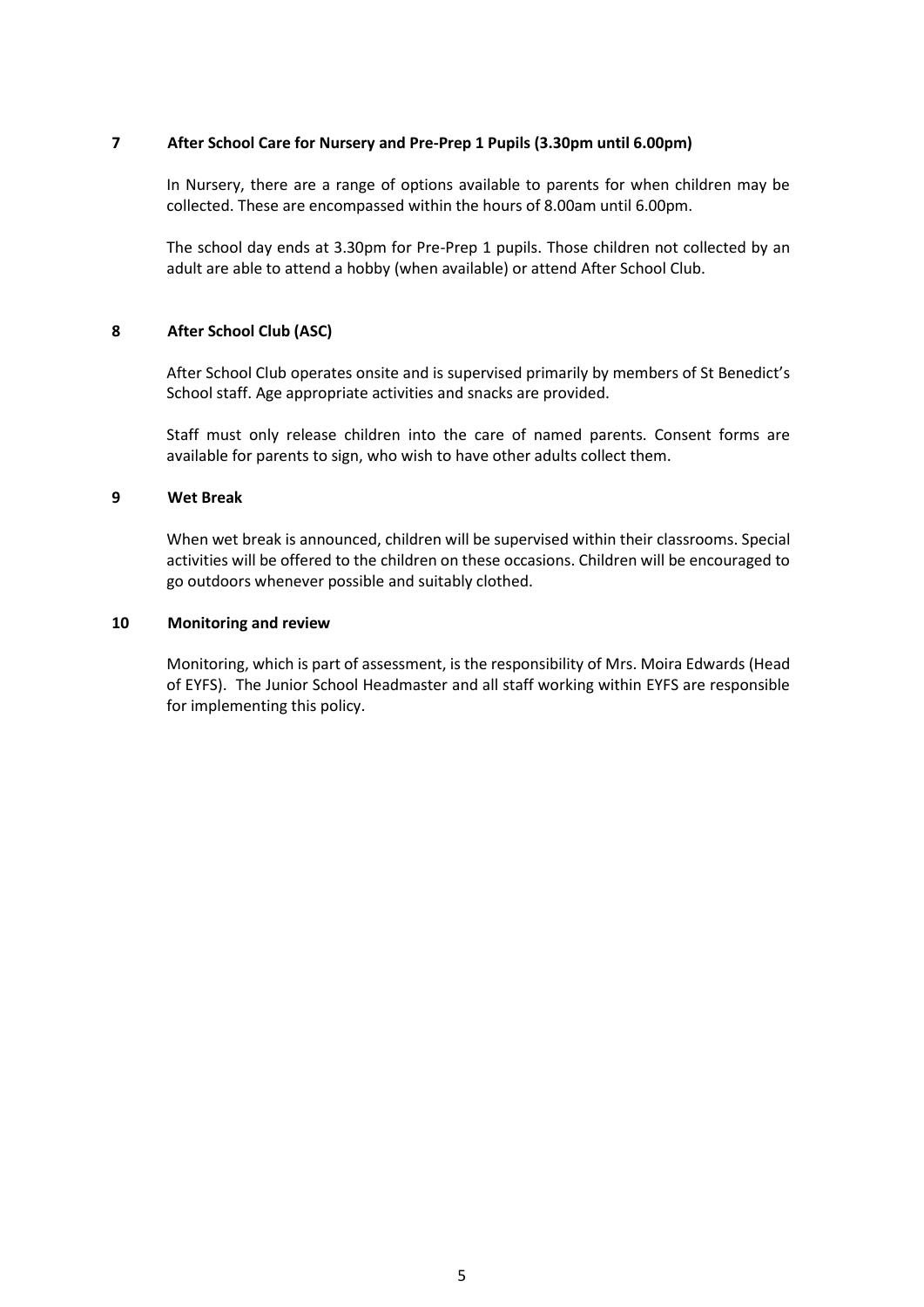## <span id="page-5-0"></span>**Appendices**

## **Appendix A;**

Paediatric First Aid Qualifications for Staff Working in the EYFS 2021-2022 Suitable for sharing with Parents (as required by Statutory Guidance)

| <b>NAME</b>                        | <b>FIRST AID CERTIFICATE</b><br><b>AND EXPIRY DATE</b>           |
|------------------------------------|------------------------------------------------------------------|
| Moira Edwards                      | Paediatric First Aid<br><b>June 2022</b>                         |
| Denise Sewell                      | Paediatric First Aid<br>September 2024                           |
| Anna Nee                           | Paediatric First AidAril 2024                                    |
| Alida Boscarelli<br>Diane Petrovic | Paedeatric first Aid<br><b>July 2022</b><br>Paediatric First Aid |
|                                    | Sep 2024                                                         |
| Debbie Yallop                      | <b>Paediatric First Aid</b><br>April 2024                        |
| Airida Derliunaite                 | First Aid<br><b>March 2022</b>                                   |
|                                    |                                                                  |
| Claire Connolly                    | Paediatric First Aid<br>March 2022                               |

**Appendix B;**